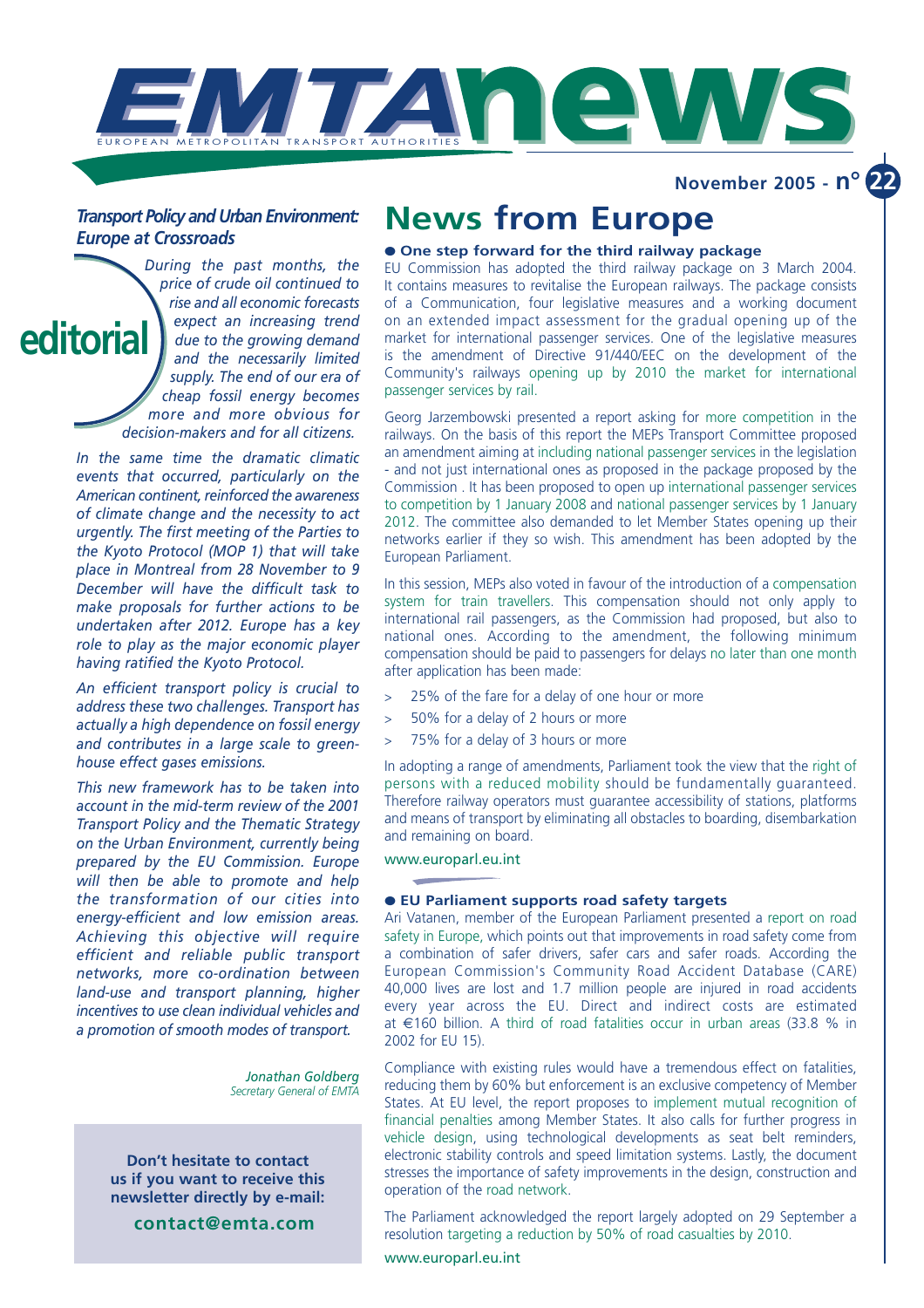# **News from the cities**

# ● **Rail services improvements foreseen in Switzerland**

Swiss Federal Railways (SBB-CFF-FFS) are currently working on the strategic planning of rail services for 2030: the Zukünftige Entwicklung der Bahnprojekte (ZEB). Concrete measures will be announced in 2006, as required by the Parliament. However, general guidelines of service improvements have been exposed in September. The scope covers all types of rail services: freight, long distance transport, and local public transport. The program focuses on infrastructure where absolutely necessary and mainly on services where the supply is not matching the demand enough. The ZEB will enhance the services will improve the interconnections of mains stations, that will become real transport nodes, allowing smooth connections on the hour and in some cases on the half hour.

Three infrastructure projects are in the scope of the ZEB: the crossing of Zürich, the missing link Tessin-Italy towards Milan and the international express line CEVA between Geneva and Annemasse (see below).

ZEB funding from federal government has been estimated about €4 billion (6-7 billion CHF).

www.sbb.ch

## ● **Works begin for the international link Geneva-Annemasse**

The surroundings of Geneva where 910.000 people live and work are straddling two countries: Switzerland and France. This situation makes transport issues complex for public authorities in charge of it. Transport demand is expected to grow significantly by 2020, due to the forecast increase of the population, expected to reach 1.100.000 at this moment.

The cross border rail based project linking Cornavin Airport, the centre of Geneva (Eaux-Vives) and the French city of Annemasse has been expected for about a century and is about to become reality. Works began last September and the infrastructure will be in service by 2010-2012.

The project consists in drilling a 4.8 kilometre-tunnel, linking existing rail lines that will be upgraded. In France, 2 more kilometres will be created from the border to Annemasse. The travel time between the Airport and Eaux-vives will be 9 minutes and 17 minutes from the Airport to Annemasse.

The Swiss part of the project will cost CHF 900 million (~€600 million) and will be funded 42% by Geneva Canton and 58% by the federal level and the Federal Railways (CFF). The project is managed by an ad-hoc structure, bringing together the Canton, CFF, the Confederation, working with local developers, municipalities and also with cross border institutions such as "Léman Council" and the French "Region Rhône Alpes".

● **Stockholm about to experiment congestion charging**

The Municipality of Stockholm will experiment a trial period for congestion charging for all private vehicles crossing the city border on weekdays. Car users will have to pay for each crossing with a maximal daily fee of about €6 per day and per car. The trial will take place from 3 January to 31 July 2006 and a referendum will be held in September 2006.

The modal split of public transport is expected to increase due to the charge. At the moment 73% of peak hours trips to the city centre are made by public transport. This figure should reach 80% during the trial period. In order to anticipate this modal shift, the transport authority SL increased its services from last August with 14 new bus lines representing 200 buses and a light increase of rail services due to the limited capacity of the track, that could be extended but only in a long term project.

The project costs consist mainly of car identification, fee collection system and additional public transport provision. The project is 100% funded by the national government. Costs amount to €363 million, including €50 million for public transport provision.

www.stockholm.se ● www.sl.se

#### ● **London uses fare policy to influence behaviours of travellers**

In order to encourage the use of public transport by young people, the Mayor of London - Ken Livingstone, through his agency Transport for London, has extended the age limit for children eligible for free travel on bus and tram networks from those under the age of 11 to those under 16. Children aged less than 13 can benefit from this opportunity without any specific requirement. 14- and 15-year-olds have to register and to apply for a Child Oyster photo-card in order to prove their age. This measure has a potential impact on half million young people.

In order to discourage people paying public transport tickets by cash, causing long queues, the Mayor of London is to increase the differential between cash fares and pre-paid Oyster smart card fares. The price of cash Tube tickets will increase whilst some Oyster fares will be reduced or frozen to encourage the continued switch to Oyster use in order to speed up ticket purchasing. For example, on the Tube, the Zone 1 single cash fare will increase from £2 to £3 (from €3 to €4.50) but the Oyster fare will reduce from £1.70 to £1.50 (from €2.50 to €2.20). The cash fare for a peak period single bus journeys will rise from the present £1.20 to £1.50 (from €1.80 to €2.20) whilst the Oyster price is frozen at £1 ( $\in$ 1.50).

New fares structure would however raise an estimated £80m on bus fares and £50m on the Tube.

www.london.gov.uk ● www.tfl.gov.uk

## ● **Very short term rental of cycles available in Lyon**

Greater Lyon launched in May VeloV, an innovative service of cycle rental for very short duration. Rental spots are spread across the cities of Lyon and Villeurbanne, where about 600,000 people live and work. The network consists of almost 200 stations, situated in strategic locations and no more than five minutes away from any place in the city.

Three kinds of subscription are proposed. with different prices and different billing options (pre-paid or post-paid). In any case, it is necessary to get a VeloV Card for insurance purposes in case of damages or liability. It is then possible to take a bike from a station and to let it in any station of the network. The first 30 minutes of use are free of charge, which encourages strongly the use for short trips. The TECELY public transport smartcard also gives access to the service. People using this type of card benefit from a 60 minutes period free of charge.

On 1 September, 23,000 people have register and have access to the 2,000 cycles available. The first inquiries showed that average trips length was 2.8 kilometres for a duration of 20 minutes, with a massive use during peak hours and near main train and metro stations, showing the complementarily with public transport. An extension of the service to 400 stations and 4,000 cycles is forecast for 2006.

The annual cost of operation is about  $\in$ 1,000 per cycle including the rental electronic devices, i.e. €2 million for the whole fleet. The system is managed by JCDecaux and is included in a global 13 years contract of street furniture funded by Greater Lyon.

www.velov.grandlyon.com

## ● **Torino prepares to host winter Olympics**

In about 100 days, Torino will host the XX Olympic Winter Games that will take place from 10 February 2006. Organisation of world wide events welcoming thousands of visitors put a strong pressure on transport systems a wide range of projects are undertaken to face the expected demand, even if for winter Games, sports venues are mainly located… in the mountains.

The main project of the city of Torino is the construction of an automated line of metro (VAL), based on the same technology as the one in Lille or Toulouse. The first section is expected to enter in service in December. It will serve 11 stations and will measure 7.6 kilometres. The cost of the project is estimated €700 million, 60% funded by the Italian State. 3 more stations and an additional 1.6 kilometre of infrastructure are already planned for 2007 and discussions are taking place for a further extension of 4 kilometres representing 6 more stations. The trains will be able to transport 440 passengers, offering a capacity of 13,200 passengers per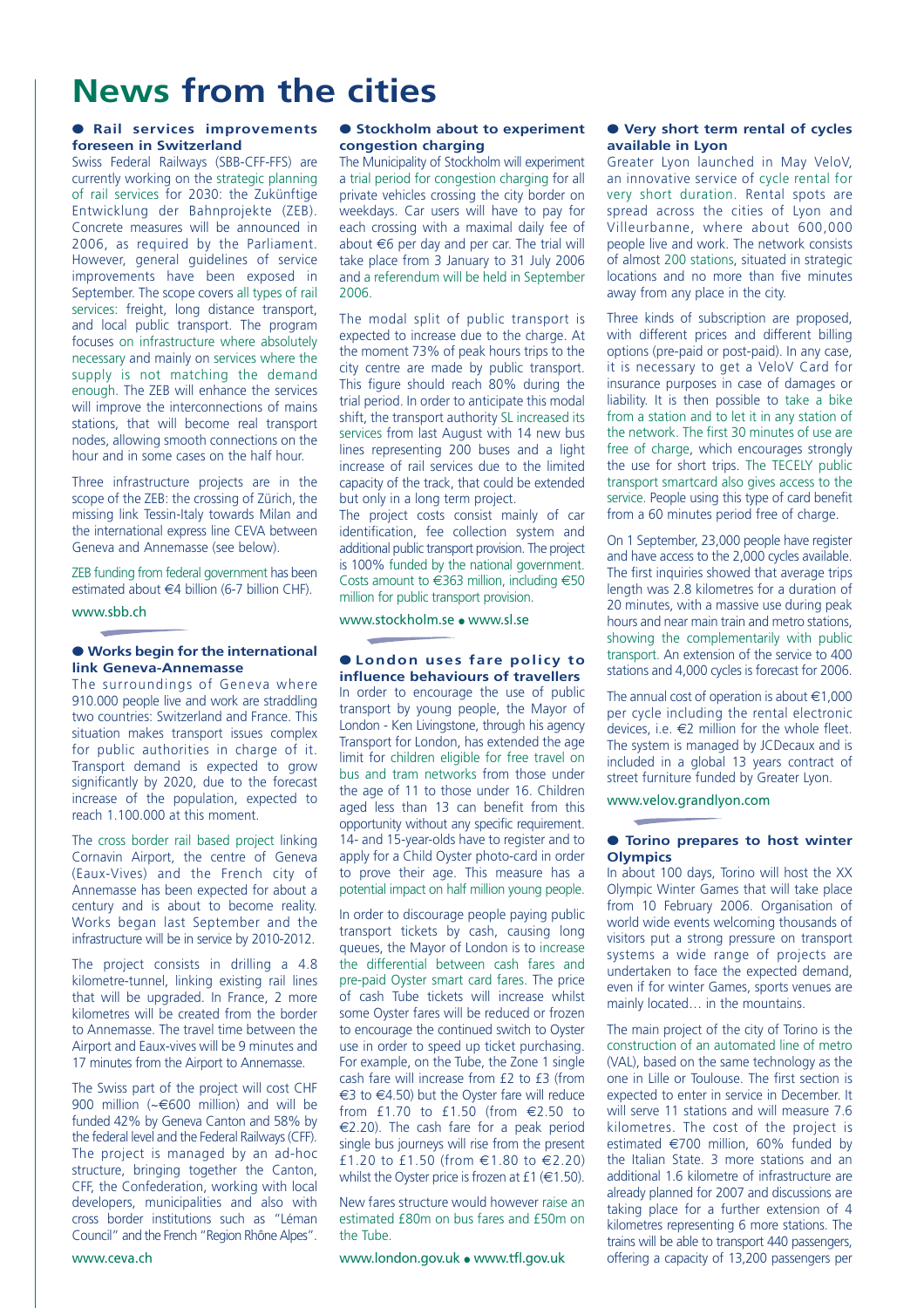hour with a minimum interval of 2 minutes. Another infrastructure is currently in development, but won't be in service for the Olympics: a North-South 4 tracks rail link, consisting in a 12 kilometres underground tunnel serving the main train stations. The Passante, as called, will be used to run high frequency rail services, linking the city with its suburbs and with the Airport and also long distance trains. This €1.2 billion infrastructure could be entering in service in 2010.

www.torino2006.org ● www.comune.torino.it

## ● **New night bus services in Paris Ile de France region**

In order to better match the growing mobility needs in night time, the network of night buses in Paris and Ile de France region has been restructured and reinforced in September. Provision of services has been doubled compared to the before situation. They are now run under the same name 'Noctilien' and are operated by RATP and SNCF, companies in charge of rail and metro services in Ile de France and co-ordinated by STIF, the regional transport authority. The network consists of 35 lines serving 1,950 stops, operating from 0h30 to 5h30, every

night, with enhanced services during weekends, with for instance an interval of 10 minutes in 2 circle lines of Paris. All buses are equipped with CCTV, offering a high level of security to the passengers. €5 million have been invested for this new service. The yearly operation costs amount to €16 million for an expected patronage of about 8 million passengers.

www.stif-idf.fr ● www.noctilien.fr

## ● **Towards a unique contactless card for Denmark**

Denmark aims at implementing a nation-wide ticketing scheme "Travel Card" based on contactless cards. As of 2008, inhabitants of Copenhagen and the rest of Eastern Denmark will benefit from this new scheme. A €200 million contract has been awarded to the consortium "East West" led by Thales and Accenture, covering the implementation of the system on a user's perspective and the operation of the system. Travellers will have to validate each time they enter a train station, metro station or a bus and each time they leave. Fare will be automatically calculated and debited on the pre-paid card that will allow negative balance for registered users. www.hur.dk

# **Agenda**

- **Polis conference**  15 years of innovation in local and regional transport: 9-10 November 2005 Paris, France www.polis-online.org
- **CEN Conference**  The Future of Railway Standards in Europe: 14-15 November 2005 Lille, France www.cenorm.be
- **NICHES (New and Innovative Concepts for Helping European transport Sustainability)**  Validation Workshop: 1-2 December 2005 Stockholm, Sweden www.niches-transport.org
- **Transport, Telecommunications and Energy Council:**  5 December 2005 Brussels, Belgium www.eu2005.gov.uk

# **News from companies**

# ● **Transdev Group pursues expansion in Italy**

The city of Genoa, Italy decided to entrust the management of its transport network (bus, Metro, etc.) to a private partner for the first time via an open tendering process. The network is Italy's 5th largest urban public transport network.

In Genoa, where 610,000 people live, more than 400,000 journeys are made daily and every inhabitant makes in average 240 journeys per year by public transport. The 6 years contract has been awarded to AMT S.p.A. (Azienda Mobilità e Transporti), in which Transdev has a 41% share. The turnover of the company is about €150 million. The 6 years contract represents a total amount of €900 million.

AMT hires 2,200 employees, owns 860 vehicles including 18 metro vehicles, 20 trolleybuses and 2 funiculars.

Transdev also pursued its expansion in Italy by progressively acquiring the AGI Group, Italy's third largest private inter-urban and suburban transport group in terms of turnover (€30 million), operating in Lombardy through the activities of its subsidiaries, as well as Venetia and Emilia Romagna through public-private partnerships.

www.transdev.org ● www.amt.genova.it

### ● **RATP** and **ALSTOM** sign a €474 **million for the supply of metro trainsets**

RATP, Paris' metro operator, and ALSTOM signed a contract on 20 October 2005 for the delivery of 49 rubber-tyred automatic metro trainsets with an option for 10 additional metro trainsets.

The order was concluded in the context of the automatisation programme for line 1, one of the most important line of Paris network with 700.000 daily users, crossing the city from west to east. Line 1 will be the second fully automated one in 2010, after line 14, that has entered in service in 1998. It is therefore scheduled to be the first time in France, and indeed one of the first time in the world that a regular subway line will be turned into an automatic line. €160 million infrastructure works will be necessary to adapt platforms in the 25 stations and to upgrade the signalling system, that had to be done regardless of the automatisation. The contract signed between Alstom and RATP for the rolling stock amounts to  $€474$ million. The first metros will be delivered mid-June 2008, the last trains being scheduled for the end of 2010, forecast date for completion of the project.

Expected benefits are a better reliability, an

optimisation of interval between trains (85 seconds vs. 105 currently), an increased commercial speed (up to 30 km/h) and an increased capacity of 25,000 passengers per hour.

www.alstom.com ● www.ratp.fr

## ● **New Bombardier tramways in the streets of Brussels**

The first Flexity Outlook tramway, manufactured by Bombardier, has been delivered to STIB (Société des Transports Intercommunaux de Bruxelles) on 14 September. STIB and Bombardier concluded a contract in 2003 for the acquisition of 46 trams and 15 years maintenance for a total amount of €106 million. The rolling stock is split among 27 T3000 (32 metre-long vehicles) and 19 T4000 (44 metre-long vehicles). This contract has been extended since, for an additional 22 T3000 representing €52 million. This tramway has a high proportion of seated capacity despite its 100% low floor structure: T4000 can carry 250 passengers among whose 74 can be seated.

www.stib.be ● www.bombardier.com